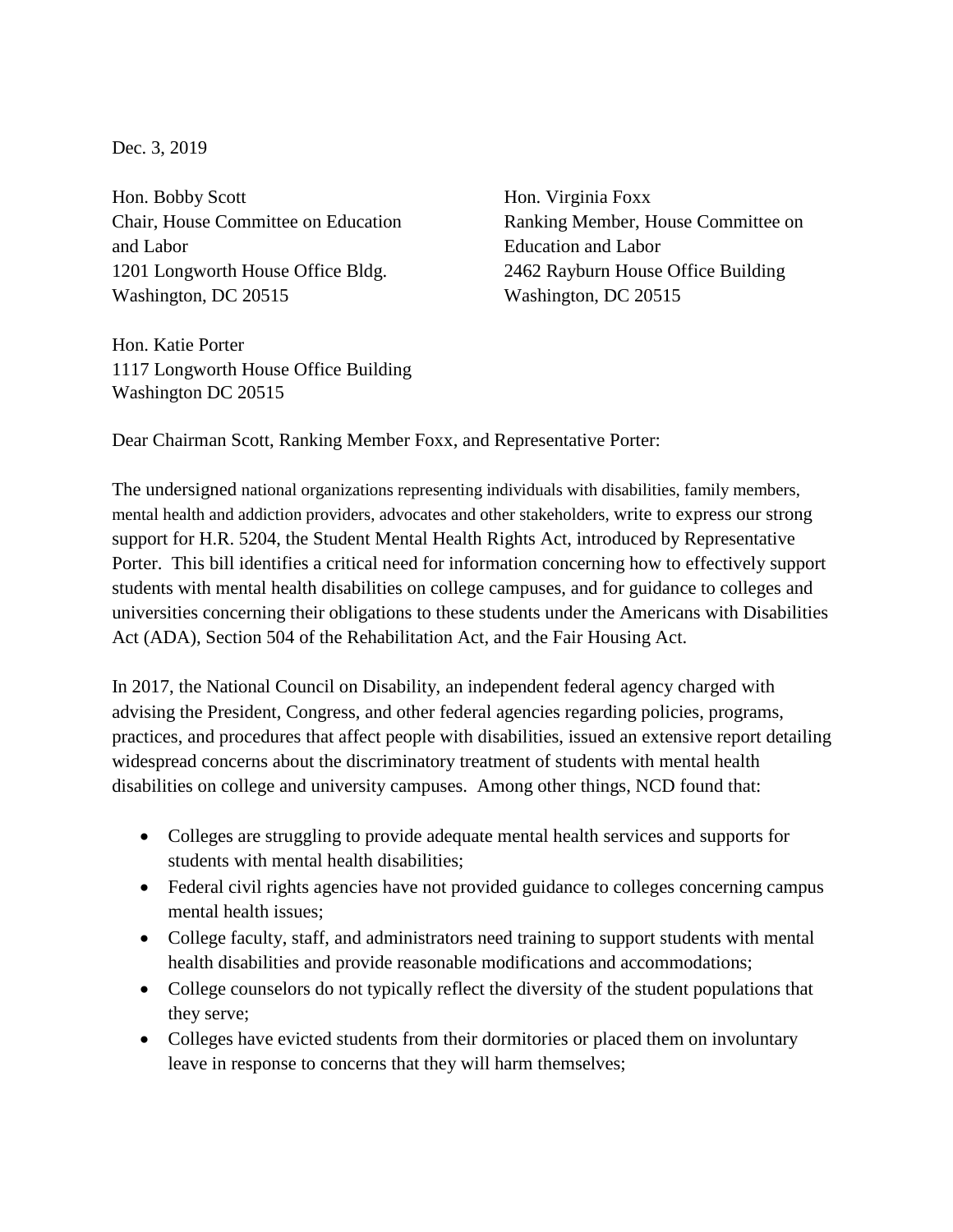- Colleges have also encouraged voluntary or involuntary hospitalization for students in response to mental health crises, leading students not to seek help for fear of being forced to leave school;
- Without considering students' individual circumstances, disciplinary charges or mandatory leaves of absence are imposed on students who appear to have self-injurious behaviors or thoughts and/or seek psychiatric treatment.
- Such practices have interrupted students' academic progress and created negative economic consequences including jeopardized scholarships, financial aid eligibility, and student loans, and lost tuition. [1](#page-1-0)

The Student Mental Health Rights Act would bring attention to these issues and improve compliance with federal disability rights laws. It would require the Secretary of Education to study and report on best practices for supporting students with mental health disabilities and, in consultation with the Department of Justice, to issue guidance concerning the obligations of institutions of higher education toward these students under the ADA, Section 504, and the Fair Housing Act. These steps are much needed.

College is a critical time in the lives of young people, and it is important that we ensure that students with mental health disabilities do not experience discrimination, including inappropriate exclusion from school. We stand ready to work with Representative Porter and the Committee on Education and Labor to support passage of this significant legislation.

Sincerely,

American Art Therapy Association

American Association for Psychoanalysis in Clinical Social Work

American Psychological Association

American Psychiatric Association

Anxiety and Depression Association of America

Bazelon Center for Mental Health Law

<span id="page-1-0"></span> <sup>1</sup> National Council on Disability, *Mental Health on College Campuses: Investments, Accommodations Needed to Address Student Needs*, at 16, 33, 34, 35 (2017), [https://ncd.gov/sites/default/files/NCD\\_Mental\\_Health\\_Report\\_508\\_0.pdf.](https://ncd.gov/sites/default/files/NCD_Mental_Health_Report_508_0.pdf)